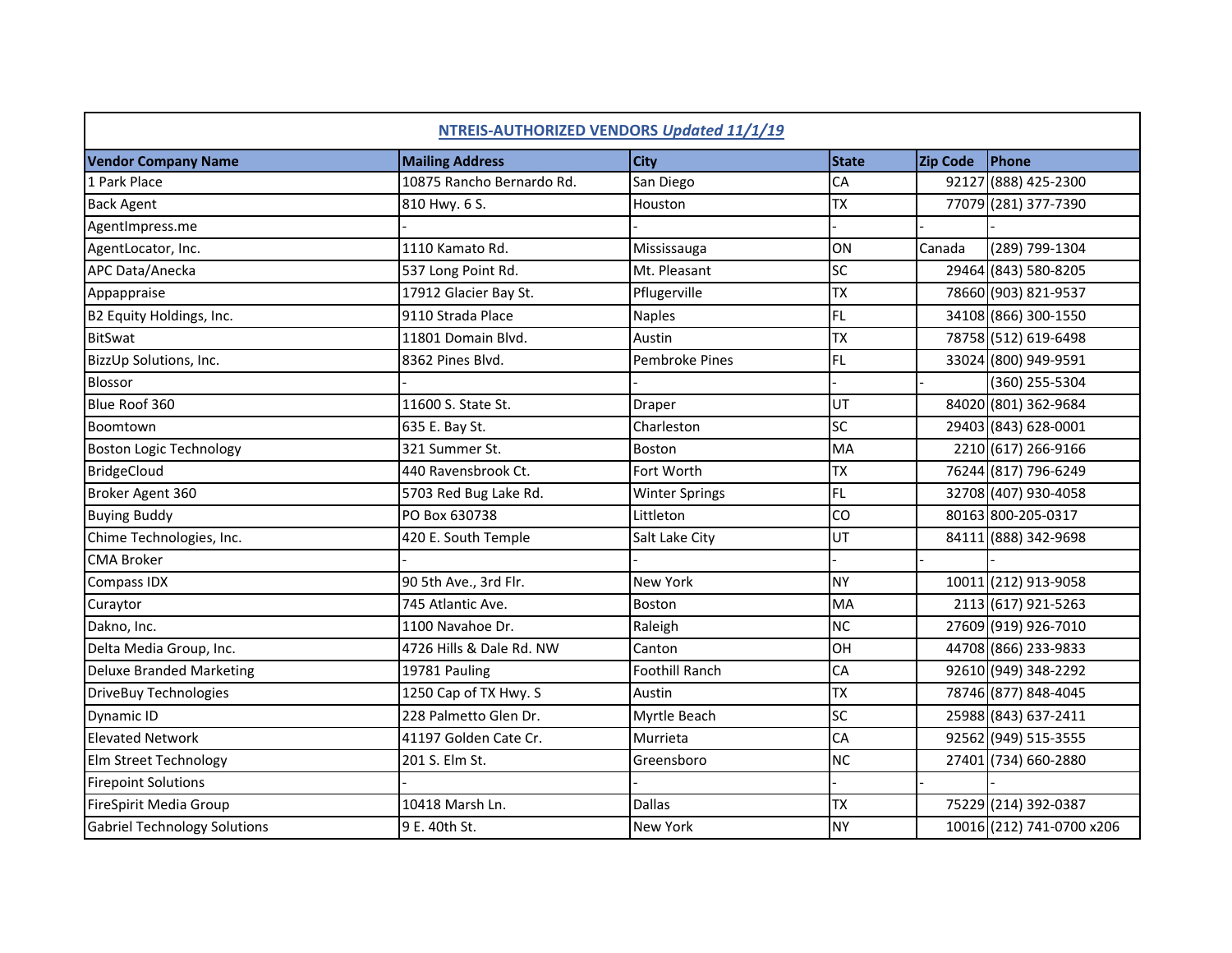| Geisler Young, LLC                 | P.O. Box 120702                | Nashville                | <b>TN</b> |        | 57212 (877) 678-8889 x1 |
|------------------------------------|--------------------------------|--------------------------|-----------|--------|-------------------------|
| Go For Rent of Texas               | 25325 Borough Park Dr.         | The Woodlands            | <b>TX</b> |        | 77380 (877) 450-5435    |
| Harmonic Data Associates, Inc.     | 14901 Quorum Dr.               | <b>Dallas</b>            | <b>TX</b> |        | 75257 (214) 269-2802    |
| HBN Media/Commissions, Inc.        | 1351 Dividend Dr.              | Marietta                 | GA        |        | 30068 (855) 259-7277    |
| HomeAdvantage                      | 24200 N. Alma Schools Rd.      | Scottsdale               | AZ        |        | 85255 (800) 203-9014    |
| HomeASAP                           | 4899 Belfort Rd.               | Jacksonville             | <b>FL</b> | 32256  |                         |
| Home Junction, Inc.                | 3409 Indian Wells Drive        | Arlington                | CA        |        | 92037 (858) 731-6442    |
| Home on the Phone                  | 808 E. 1910 S.                 | Provo                    | UT        |        | 84606 (877) 873-3030    |
| <b>Homes Media Solutions</b>       | 999 Yamato Rd.                 | <b>Boca Raton</b>        | <b>FL</b> |        | 33431 (800) 508-6902    |
| HomeSpotter (MobileRealtyApps)     | 3250 Katie Ln.                 | St. Paul                 | <b>MN</b> |        | 55112 (612) 284-2828    |
| Homeswing                          | 1499 Oliver Rd.                | Fairfield                | CA        |        | 94534 (707) 399-8060    |
| HomeUnion Inc.                     |                                |                          |           |        |                         |
| i5ww                               | 105 Creekway Bend              | Southlake                | <b>TX</b> |        | 76092 (888) 893-7519    |
| <b>IDC Global</b>                  | 26 Broadway                    | <b>New York</b>          | <b>NY</b> |        | 10004 (212) 514-8186    |
| IDX, LLC                           | P.O. Box 71866                 | Eugene                   | <b>OR</b> |        | 97401 (800) 421-9668    |
| iHomefinder, Inc.                  | 1900 Addison St.               | Berkeley                 | CA        |        | 94704 (866) 700-8855    |
| iHOUSEweb                          | 8950 Cal Center Dr. #202       | Sacramento               | CA        | 95826  |                         |
| <b>IHR Technology Services</b>     | 717 Griswold St.               | Detroit                  | MI        |        | 48226 (313) 373-6990    |
| Inside Real Estate                 | PO Box 1661                    | Draper                   | UT        |        | 84020 (760) 228-4286    |
| Internet Commerce Exchange         | P.O. Box 910130                | Sherman                  | <b>TX</b> |        | 75090 (972) 712-2100    |
| John Pritchett                     |                                |                          |           |        |                         |
| LiveBy                             | 151 N. 8th St.                 | Lincoln                  | <b>NE</b> |        | 68508 (402) 259-0127    |
| Lone Wolf Real Estate Technologies | 310-231 Shearson Crescent      | Cambridge-Ontario-Canada |           | N1T1J5 | (519) 624-1236          |
| <b>Luxury Presence</b>             | 929 Colorado Ave.              | Santa Monica             | CA        | 90401  |                         |
| Mobile Real Estate LLC             | 580 White Plains Rd.           | Tarrytown                | <b>NY</b> |        | 10591 (914) 909-6701    |
| <b>Mobility RE</b>                 | 6925 Union Park Center         | Cottonwood Heights       | UT        | 84047  |                         |
| <b>MODassic Marketing</b>          | 12734 Preston Rd.              | <b>Dallas</b>            | <b>TX</b> |        | 75252 (214) 295-5165    |
| Money Tree Lead Systems            | P.O. Box 582                   | Lake Ozark               | <b>MO</b> |        | 65049 (888) 567-2350    |
| MoPro (CML Media)                  | 7700 Irvine Center Dr. #440    | Irvine                   | CA        | 92618  |                         |
| Move Sales Inc.                    | 10651 Shellbridge Way          | Richmond                 | <b>BC</b> | VGX2W8 |                         |
| Neighborhoods.com                  | 12515-7 Research Blvd Suite140 | Austin                   | IL        | 60661  |                         |
| Net Aspects, Inc.                  | 780 Chadbourne Rd.             | Fairfield                | CA        |        | 94534 (707) 399-8060    |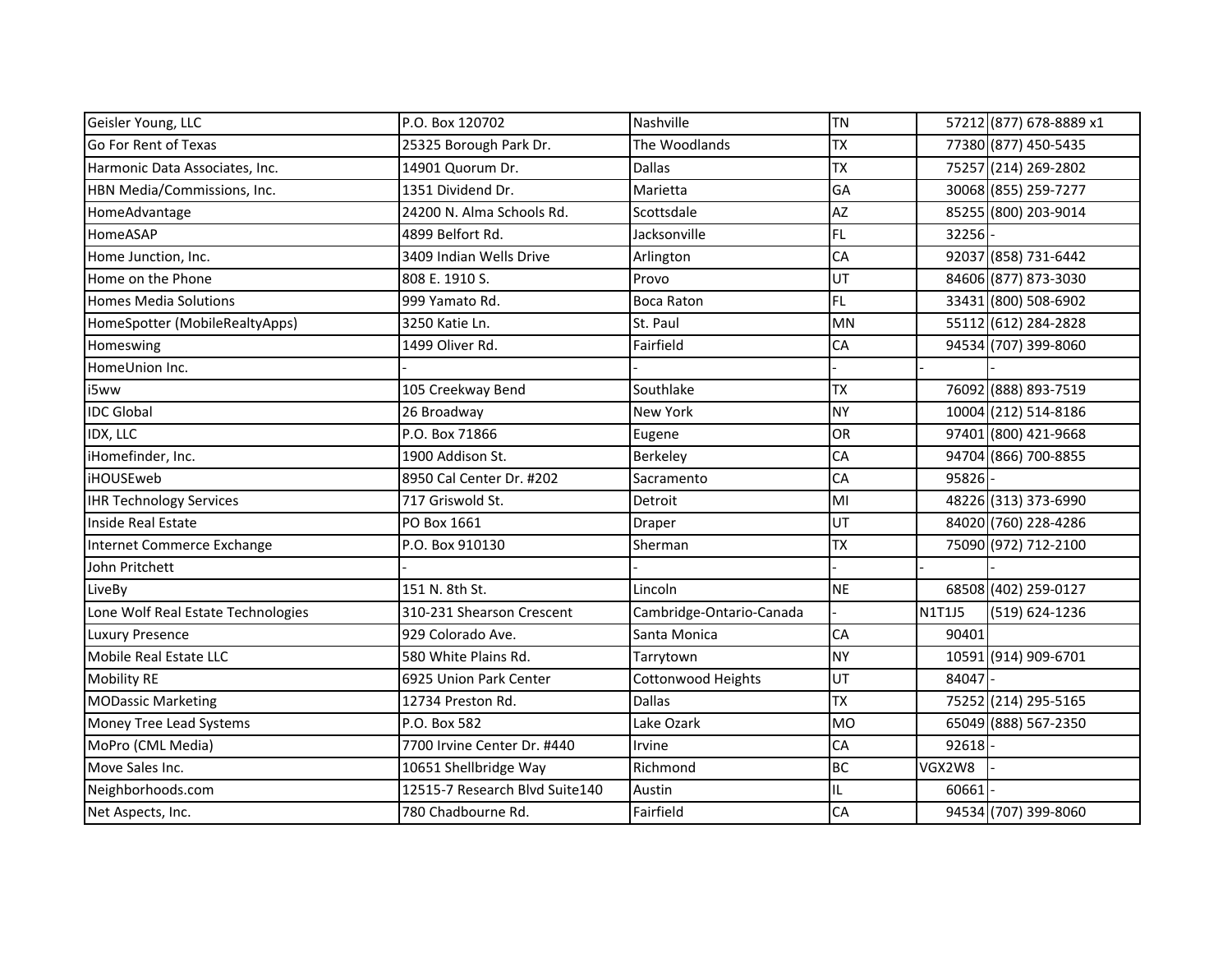| New Home Page LLC             |                                |                      |           |                      |
|-------------------------------|--------------------------------|----------------------|-----------|----------------------|
| NextHome, Inc.                | 4309 Hacienda Dr.              | Pleasanton           | CA        | 94588 (925) 271-9289 |
| NRT, LLC                      | 7550 France Ave.               | Edina                | <b>MN</b> | 55435 (952) 844-6286 |
| Panosys Consulting, LLC       | 9723 Sedgefield Dr             | Waxhaw               | <b>NC</b> | 28173 (704) 644-3608 |
| Paramount Global Solutions    | 924 S. Beltline Rd.            | Coppell              | <b>TX</b> | 75019 (937) 219-4987 |
| Philip Whitt Web Design       |                                |                      |           |                      |
| Placester, Inc.               | 1 Broadway                     | Cambridge            | <b>MA</b> | 2142 (617) 858-6517  |
| ProAgentWebsites.com          | 12581 N Deer Mountain Blvd     | Kamas                | UT        | 87036 (801) 913-5869 |
| Profitora                     | 114 Versailles Dr.             | Coppell              | <b>TX</b> | 75019 (972) 679-7166 |
| <b>QuickTours</b>             | 3105 San Jacinto St.           | <b>Dallas</b>        | <b>TX</b> | 75204 (918) 237-8645 |
| Real Estate Digital (FNRES)   | 27081 Aliso Creek Rd #200      | Aliso Viejo          | CA        | 92656 (949) 622-8040 |
| RealestatePointe              |                                |                      |           | (330) 729-3555       |
| <b>Real Geeks</b>             | 148 Kaelepulu Dr               | Kailua               | HI        | 96734 (808) 261-3994 |
| RealistIQ                     |                                |                      |           |                      |
| RealScout                     | 211 Hope St.                   | <b>Mountain View</b> | CA        | 94041 (650) 704-8565 |
| Realtyna                      | 113 Barksdale Professional Ctr | <b>Newark</b>        | <b>DE</b> | 19711 (302) 525-8222 |
| <b>Reliance Network</b>       |                                |                      |           |                      |
| <b>Rental Beast</b>           | 403 Highland Ave.              | Somerville           | <b>MA</b> | 2144 (617) 623-5700  |
| <b>Real Estate Webmasters</b> |                                |                      |           |                      |
| Rezora, LLC                   |                                |                      |           |                      |
| <b>Rover IDX</b>              | 58 C. West Vine St.            | Provincetown         | <b>MA</b> | 2657 (508) 413-2117  |
| Roya                          |                                |                      |           | 858-3435-5500        |
| Saguaro Data Systems          | 1010 E Blacklidge Dr #4        | Tuscon               | AZ        | 85719 (520) 360-9183 |
| Showcase IDX                  | 621 North Ave.                 | Atlanta              | GA        | 30308 (800) 478-0181 |
| Sierra Interactive            | 332 S. Gait Ave.               | Louisville           | KY        | 40205 (502) 410-3050 |
| Smarter Agent                 | 756 Haddon Ave.                | Collingswood         | <b>NJ</b> | 8108 (856) 481-2150  |
| <b>SMAT Web Design</b>        | 5925 Lovell Ave                | Fort Worth           | <b>TX</b> | 76107 (817) 732-5755 |
| <b>SM Sold</b>                |                                |                      |           |                      |
| <b>Solution Egg</b>           | 4250 E Renner Rd               | Richardson           | <b>TX</b> | 75082 (214) 673-8467 |
| Superlative, Inc.             | 30 Corporate Park #205         | Irvine               | CA        | 92606 (714) 693-9555 |
| THIRDinteractive              | 801 Core St.                   | <b>Dallas</b>        | <b>TX</b> | 75207 (214) 865-6300 |
| <b>Tim Roberts</b>            | 1712 Bluffview Ln.             | Carrollton           | <b>TX</b> | 75007 (214) 557-5488 |